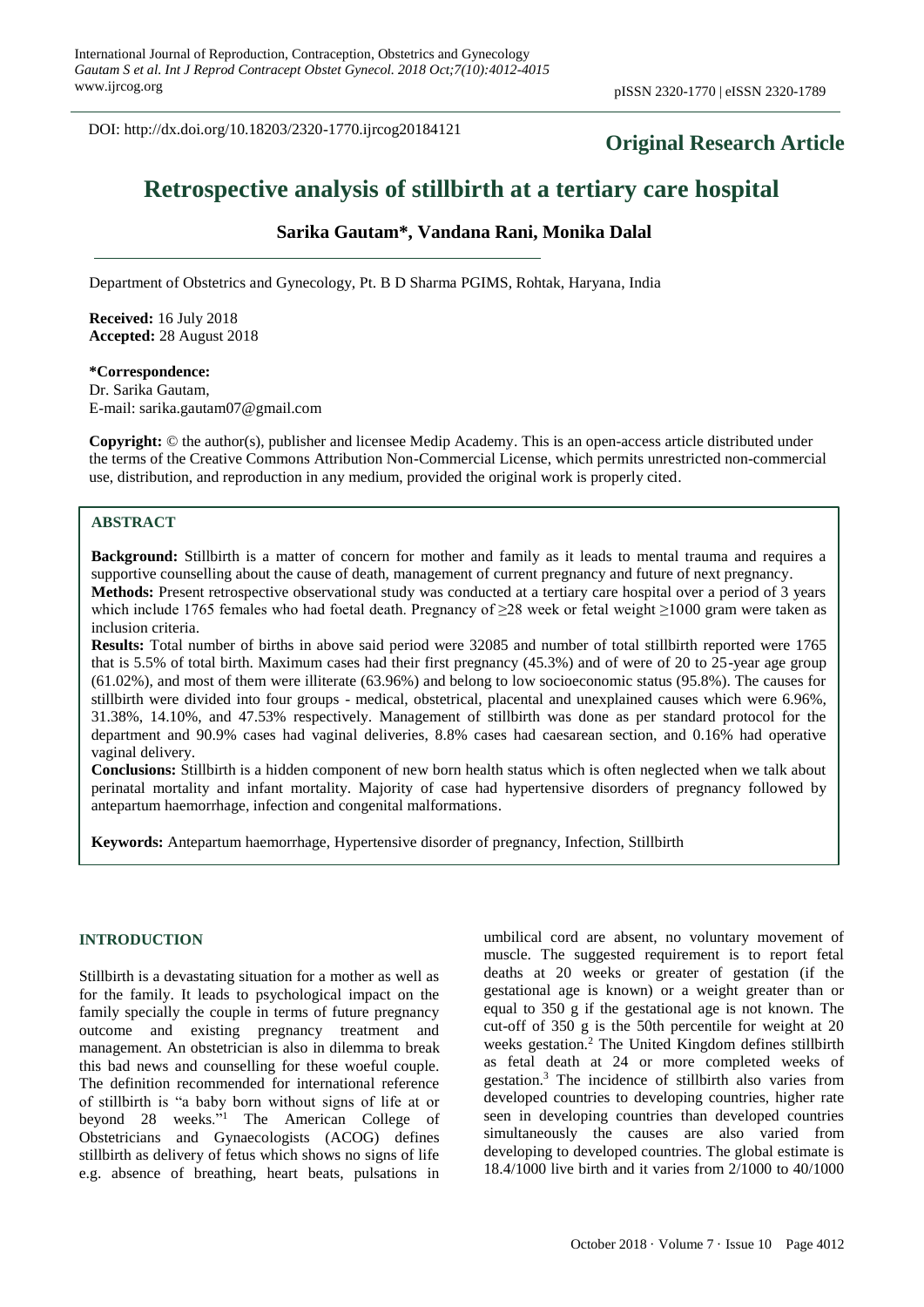live birth from developing to developed countries.<sup>4,5</sup> The multiple definition of stillbirth led to confusion and quite uncertainty in their registry system and exact load of burden is still unclear.

### **METHODS**

This study is retrospective observational study of case files with mention of stillborn fetus. The study includes three-year retrospective data from January'2015 to December'2016 at Dept. of Obstetrics and Gynaecology, Pt. B D Sharma Post Graduate Institute of Medical Sciences, Rohtak, Haryana.

The aims and objective of the study were to know the incidence of stillbirth occurred or reported at institute and to analyses the causes of stillbirth.

The inclusion criteria were taken all those cases who reported at study site with the report of stillbirth or stillbirth occurred during the course of hospital stay. It includes all those case files which had diagnosis of  $\geq 28$ weeks or birth weight ≥1000 grams.

The data were analyzed for their booking status, demographic profile in terms of their age, parity, residential area, and literacy status, their economic status and number of members in the family.

Data was analyzed for their previous or existing medical history, obstetrical history in terms of their gestational age at still birth, history of previous caesarean section, previous fetal death, and previous history of abortions. The causes of stillbirth classified into medical causes, obstetrical causes, placental causes and unidentified causes.

Unidentified cases were labelled "Unidentified" when the cause of stillbirth could not be traced.

Management was done as per standard protocol for the department and 90.9% cases had vaginal delivery while 8.8% cases had caesarean section and 0.16% cases had operative vaginal delivery.

### **RESULTS**

Total number of deliveries occurred during the study period were 32085 out of which 1765 cases were identified as stillbirth as per inclusion criteria. On calculation the rate of stillbirth for the institute it was 55 per 1000 live birth. Demographic details are depicted in Table 1.

Most of the females were primi gravida (45.3%) of age group of 20 to 25 years  $(61.02\%)$ , belong to low socioeconomic (67.9%) status.

Most of the females were un-booked cases (84.98 %) and belong to rural area (71.0%) and were illiterate (63.96.0%) and of large family that is family more than 5 members (67.9%). Majority were referred cases (67.98%) while (24.87%) cases reported directly in OBG casualty and (7.13%) cases were indoor hen they had still birth.

#### **Table 1: Demographic details.**

| <b>Demography</b>       | Number of patients % |       |
|-------------------------|----------------------|-------|
| Age (Years)             |                      |       |
| <20                     | 37                   | 21.0  |
| $20 - 25$               | 1077                 | 61.02 |
| $26 - 30$               | 501                  | 28.39 |
| $31 - 35$               | 120                  | 6.80  |
| >35                     | 30                   | 1.70  |
| <b>Parity</b>           |                      |       |
| G1                      | 800                  | 45.3  |
| $\overline{G2}$         | 416                  | 23.5  |
| G <sub>3</sub>          | 370                  | 20.4  |
| G <sub>4</sub>          | 153                  | 8.6   |
| $>\,$ G4                | 120                  | 6.75  |
| <b>Residential area</b> |                      |       |
| Rural                   | 1253                 | 71.0  |
| Urban                   | 512                  | 29.0  |
| <b>Booking status</b>   |                      |       |
| Unbooked                | 1500                 | 84.98 |
| <b>Booked</b>           | 265                  | 15.01 |
| Literacy status         |                      |       |
| Illiterate              | 1129                 | 63.96 |
| Literate                | 636                  | 36.03 |
| Socioeconomic status    |                      |       |
| Lower                   | 1695                 | 95.8  |
| <b>Upper lower</b>      | 16                   | 0.90  |
| Lower middle            | 23                   | 1.3   |
| Upper middle            | 19                   | 1.07  |
| Upper                   | 3                    | 0.20  |
| <b>Family Member</b>    |                      |       |
| $<$ 5                   | 565                  | 32.01 |
| >5                      | 1200                 | 67.9  |
| <b>Status of cases</b>  |                      |       |
| Referred cases          | 1200                 | 67.98 |
| Directly reported       | 439                  | 24.87 |
| Indoor cases            | 126                  | 7.13  |

In the review of previous obstetrics history (14.9%) cases had previous abortions, (3.17%) cases had history of previous birth defect, and history of previous stillbirth was seen in (1.47%) case as show in Table 2.

### **Table 2: Review of obstetric history.**

| <b>Obstetric events</b> | <b>Number</b> |      |
|-------------------------|---------------|------|
| <b>Abortions</b>        | 264           | 14.9 |
| Previous stillbirth     | 26            | 1.47 |
| Previous birth defects  | 56            | 3.17 |
| Previous LSCS           | 37            | 2.09 |

Medical cause was traced in (6.09%), obstetrical causes were seen in (31.38%) placental causes were (14.10%)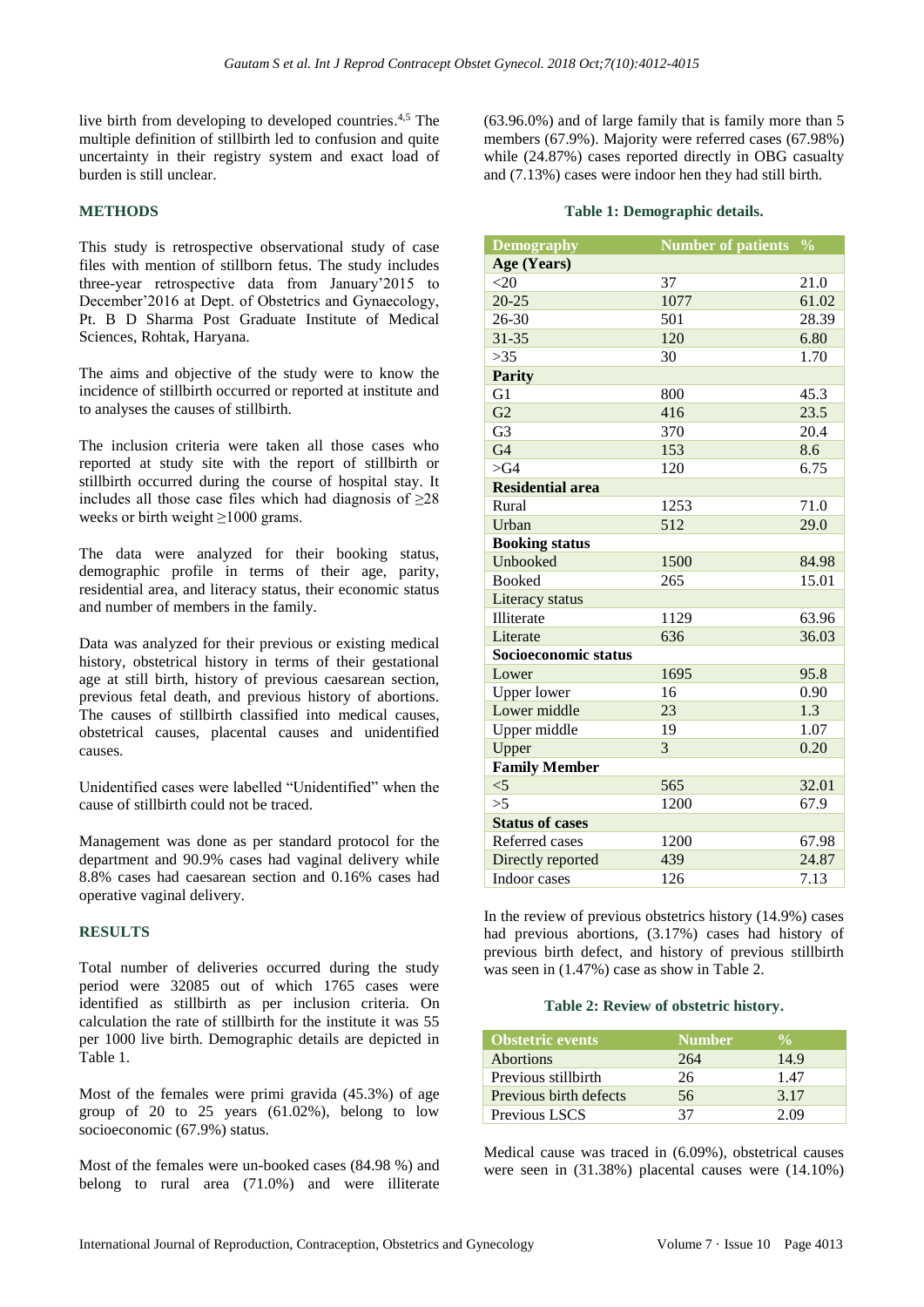while (47.53%) cases remains unidentified. Major cause of still birth was Antepartum haemorrhage (8.8%) and hypertensive disorders of pregnancy (21.4%) and infections (3.0%) and (2.54%) cases had congenital malformation as shown in Table 3.

#### **Table 3: Causes of stillbirth.**

| <b>Causes</b>                 | <b>Number</b>  | $\frac{0}{0}$ |
|-------------------------------|----------------|---------------|
| <b>Medical causes</b>         | 123            | 6.96          |
| Cardiovascular disorder       | 3              | 0.16          |
| Neurological disorder         | 10             | 0.56          |
| Pulmonary disorder            | 2              | 0.11          |
| Endocrine disorder            | 10             | 0.56          |
| Haematological                | 13             | .73           |
| Infection                     | 53             | 3.00          |
| Autoimmunological             | 1              | 0.056         |
| Previous history of illness   | 31             | 1.75          |
| Placental causes              | 249            | 14.10         |
| Cord prolapse                 | 19             | 1.08          |
| Abruptio placenta             | 42             | 2.37          |
| Placenta Previa               | 115            | 6.50          |
| <b>IUGR</b>                   | 73             | 4.13          |
| <b>Obstetrical causes</b>     | 554            | 31.38         |
| <b>PTLP</b>                   | 10             | 0.56          |
| <b>PROM</b>                   | 61             | 3.45          |
| Cholestasis of pregnancy      | 5              | 0.28          |
| Multiple pregnancy            | 12             | 0.67          |
| ABO Rh incompatibility        | 5              | 0.28          |
| Trauma                        | $\overline{2}$ | 0.11          |
| Previous LSCS                 | 18             | 1.01          |
| Major congenital malformation | 45             | 2.54          |
| <b>Obstructed labour</b>      | 2              | 0.11          |
| Ruptured uterus               | 10             | 0.56          |
| Eclampsia and preeclampsia    | 379            | 21.4          |
| Chorioamnionitis              | $\mathbf{1}$   | 0.056         |
| <b>GDM</b>                    | 4              | 0.22          |
| Unexplained                   | 839            | 47.53         |

#### **Table 4: Management Review.**

|      | $\overline{\frac{0}{0}}$ |
|------|--------------------------|
|      |                          |
| 1508 | 85.43                    |
| 96   | 5.4                      |
|      |                          |
| 1606 | 90.99                    |
| 156  | 8.8                      |
| 3    | 0.16                     |
|      |                          |
| 423  | 23.9                     |
| 1342 | 76.03                    |
|      |                          |
| 901  | 50.99                    |
| 834  | 47.19                    |
| 32   | 1.81                     |
|      | <b>Number</b>            |

Management analysis is shown in table 4 maximum induction of labour has been done (85.43%) by various methods as per department standard protocol and 90.99% had vaginal deliveries, male sex fetus were more stillborn than female foetuses. Fresh stillbirth was seen in 76.03% cases.

# **DISCUSSION**

In present study, the incidence for the still birth in study period was 5.5% that is 55/1000 live birth. It is comparatively higher than the cumulative incidence for India that is  $22/1000$  live births.<sup>1</sup> The study site is one of the apices centre for state Haryana and it received most of the referral cases even from other state medical colleges. In present study the number of referral cases were (N=1200, 67.98%). On comparison of incidence with other studies, a study done by Neetu Singh et al, it was  $40/1000$  live birth for a tertiary care centre.<sup>6</sup> A study done at south India by Divya B et al it was 29.2%.<sup>7</sup> The worldwide estimated still birth rate which was collected from 195 countries by Hannah et al4 is 18.4/1000 live birth. Most of the females are primi gravida (45.3%) which indicates that they are ignorant about the danger sign of pregnancy. These dangers signs are traced in this study that is antepartum haemorrhage, hypertensive disorder of pregnancy, infections and congenital malformations. In present study 95.8% females belong to low socioeconomic status that is confirmed by a study done at Sweden by Stephansson O. et al also shows the increased stillbirth were seen in low socioeconomic status.<sup>8</sup>

According to Cande V. Ananth hypertensive disorders are major group in contribution of stillbirth 4.8 to 7.8/1000 live birth among primi to multi gravid females.<sup>9</sup> A retrospective analysis done for antepartum haemorrhage and its perinatal outcome done at norther Nigerian teaching hospital indicates the stillbirth rate alone with APH is  $42.8\%$  in the study period that is quite high.<sup>10</sup> Infection is associated with stillbirth in present study was 3.0% and infection is also a preventable cause for still birth which need timely identification and intervention to reduce the total incidence of stillbirth. A study done by Goldenberg RL et al has shown in his study that infection is also one of the major sources of stillbirth in developing countries compared to developed countries.<sup>11</sup> Major congenital malformation also contributes 2.45% cases to stillbirth and there is also history of previous malformation in 3.17% which cannot be ignored as contributor in stillbirth. A study done by P. Shayam shows the congenital malformation is 1.45% of total stillbirth.<sup>12</sup> Unexplained stillbirth is one of the major domain of this study which constitute 47.3% cases. A systematic review was done at University of Queensland, Australia by HE Reinebrant et al they classified 50 countries into High income countries (HIC), Middle Income countries (MIC), and Low Middle Income countries (LIC) and found unexplained stillbirth 32.1%, 43.7%, and 41.0% respectively. India was categorized in